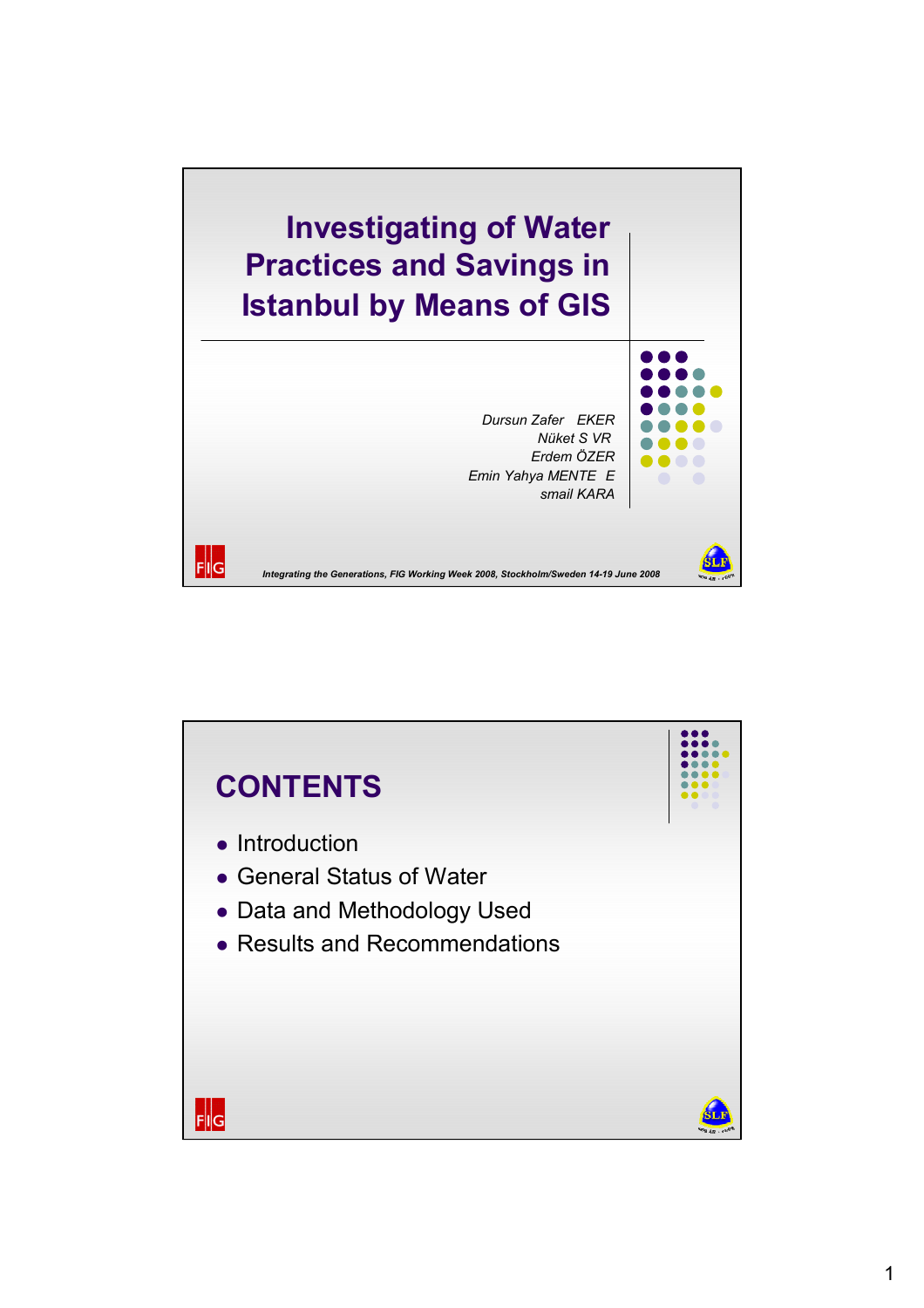

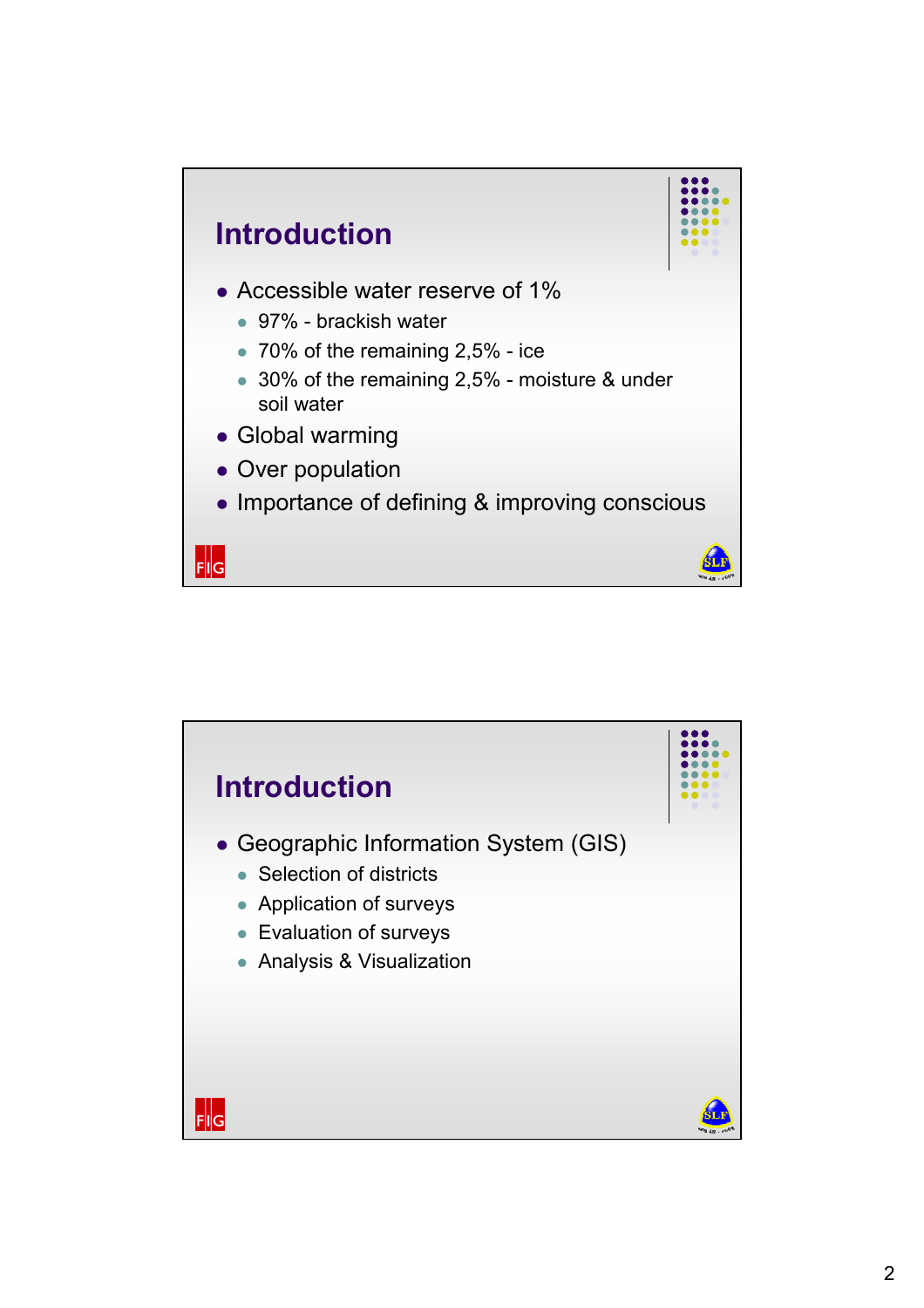

| <b>General Status of Water</b>                  |                     |  |
|-------------------------------------------------|---------------------|--|
| <b>WATER SOURCE (m<sup>3</sup>/person/year)</b> | <b>STATUS</b>       |  |
| $500 - 1000$                                    | Water Shortage      |  |
| $1000 - 1700$                                   | <b>Water Stress</b> |  |
| >1700                                           | Enough Water        |  |
|                                                 |                     |  |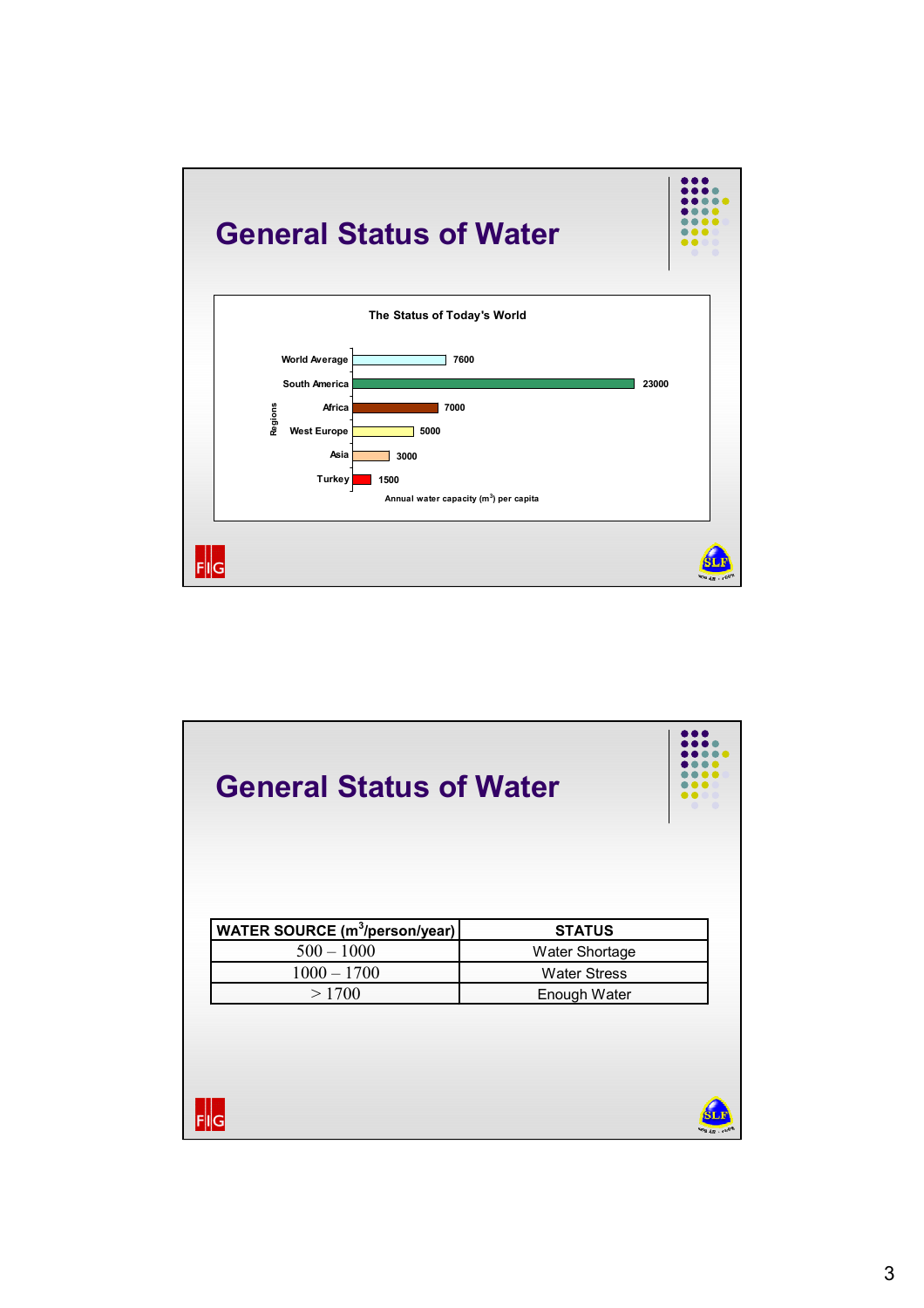

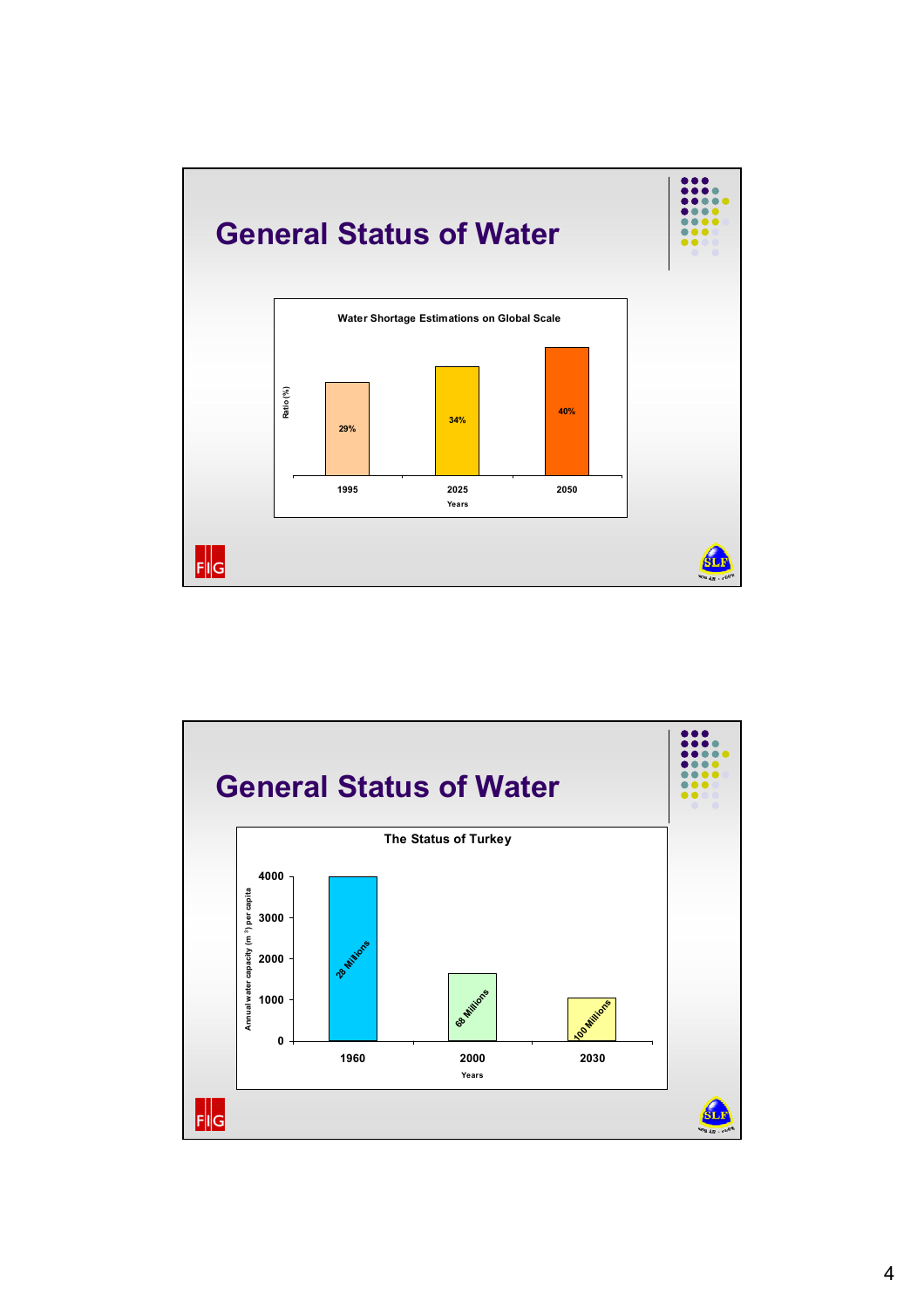

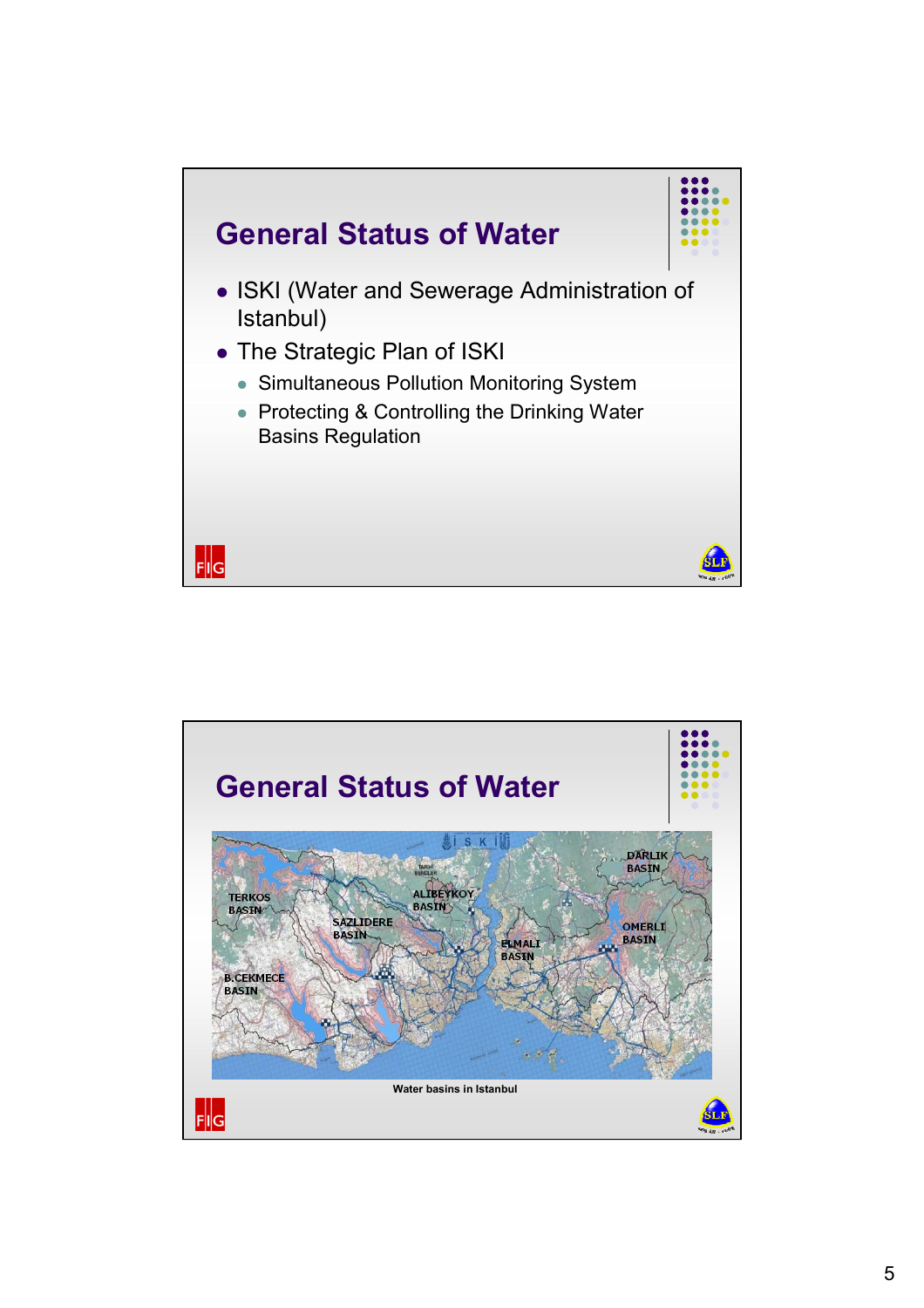

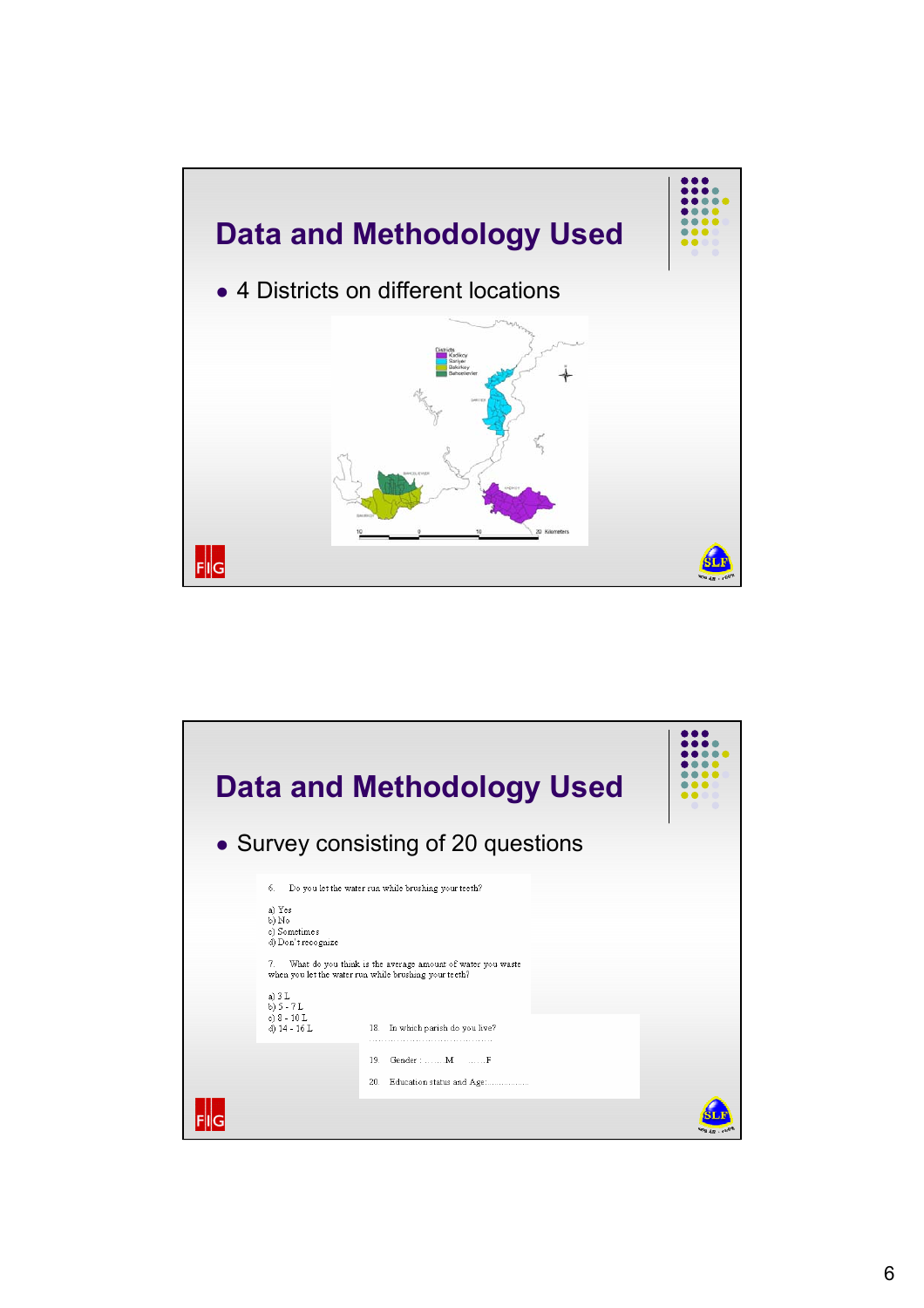

|                     | <b>Data and Methodology Used</b> |                   |                          |                         |                         |                 |                         |                 |                      |
|---------------------|----------------------------------|-------------------|--------------------------|-------------------------|-------------------------|-----------------|-------------------------|-----------------|----------------------|
|                     |                                  |                   |                          |                         |                         |                 |                         |                 |                      |
|                     |                                  |                   | <b>Educational Level</b> |                         |                         | <b>Gender</b>   |                         | <b>Survey</b>   | <b>Consciousness</b> |
| <b>District</b>     | Parish                           | <b>University</b> | High<br>School           | Elementary<br>School    | Primary<br>School       | Male            | Female                  | <b>Number</b>   | Level                |
|                     | Atakov 1.                        | 7                 | $\mathbf{1}$             | 4                       |                         | 5               | 8                       | 13              | 43                   |
| <b>BAK IRK OV</b>   | Atakoy 2-5-6.                    | $\overline{4}$    | $\overline{4}$           | $\mathbf{1}$            | ñ                       | 7               | $\overline{\mathbf{3}}$ | $\overline{10}$ | 49                   |
|                     | Atakov 3-4-11.                   | 5                 | $\overline{\mathbf{2}}$  | $\overline{2}$          | O                       | $\overline{2}$  | 7                       | 9               | 47                   |
|                     | Atakoy 7-8-9-10.                 | 8                 | $\overline{a}$           | 4                       | $\mathbf{1}$            | $\overline{4}$  | 12                      | 16              | 45                   |
|                     | Cevizlik                         | ō                 | $\overline{2}$           | 7                       | $\mathbf{1}$            | 5               | 5                       | 10              | 43                   |
|                     | Kartaltepe                       | 20                | $\overline{21}$          | 8                       | 1                       | $\overline{24}$ | 33                      | 57              | 42                   |
|                     | Osmaniye                         | 6                 | $\overline{\mathbf{2}}$  | 5                       | Ū.                      | 3               | 13                      | 16              | 43                   |
|                     | Sakizagaci                       | 5                 | 3                        | 5                       | $\overline{2}$          | 10              | 7                       | 17              | 44                   |
|                     | Yenimahalle                      | 8                 | 10                       | 18                      | 9                       | 20              | 28                      | 48              | 42                   |
|                     | Yesilkov                         | 7                 | 17                       | 8                       | 0                       | 13              | 19                      | 32              | 43                   |
|                     | Yesilyurt                        | $\mathbf{1}$      | 0                        | ñ                       | Ū.                      | $\mathbf{1}$    | ñ                       | $\mathbf{1}$    | 45                   |
|                     | Zeytinlik                        | $\overline{4}$    | 8                        | $\mathbf{1}$            | $\mathbf{1}$            | 5               | 9                       | 14              | 45                   |
|                     | Zuhuratbaba                      | 3                 | $\overline{a}$           | $\Omega$                | f.                      | $\overline{2}$  | $\overline{\mathbf{3}}$ | 5               | 40                   |
|                     | <b>SUM</b>                       | 78                | 74                       | 63                      | 16                      | 101             | 147                     | 248             | 43.92                |
|                     | Bahcelievler                     | 12                | 5                        | $\mathbf{1}$            | $\mathbf{1}$            | 8               | 14                      | 22              | 46                   |
|                     | Cobancesme                       | 3                 | 0                        | $\mathbf{1}$            | $\overline{a}$          | $\overline{a}$  | $\overline{4}$          | 6               | 48                   |
|                     | Fevzicakmak                      | $\overline{2}$    | $\overline{4}$           | n                       | Ū.                      | 3               | 3                       | б               | 43                   |
|                     | Kocasinan                        | $\overline{4}$    | $\mathbf{1}$             | $\mathbf{0}$            | Ū.                      | 3               | $\overline{2}$          | 5               | 42                   |
| <b>BAHCELIEVLER</b> | Siyavuspasa                      | 3                 | 3                        | $\Omega$                | Ū.                      | $\overline{a}$  | $\overline{4}$          | 6               | 42                   |
|                     | Soganh                           | 0                 | n                        | $\mathbf{1}$            | Ū.                      | $\mathbf{1}$    | n                       | $\mathbf{1}$    | 41                   |
|                     | Sirinevler                       | $\overline{4}$    | 5                        | 3                       | $\overline{a}$          | 7               | 7                       | 14              | 42                   |
|                     | Yenibosna                        | 3                 | 11                       | $\overline{a}$          | $\overline{\mathbf{2}}$ | 9               | 9                       | 18              | 45                   |
|                     | <b>SUM</b>                       | $\overline{31}$   | 29                       | $\overline{\mathbf{s}}$ | $\overline{7}$          | 35              | 43                      | 78              | 43.63                |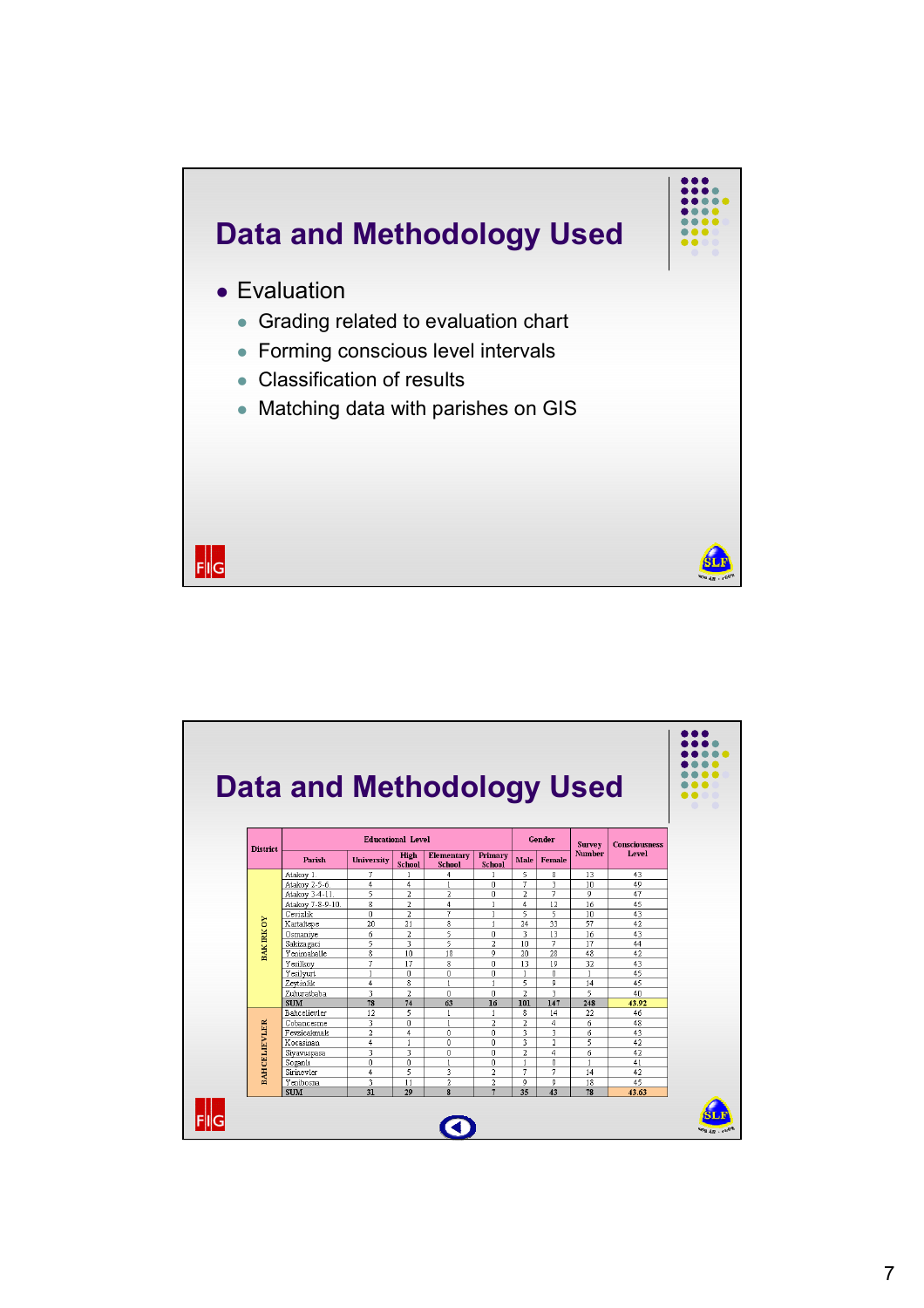

| <b>District</b>     |       | <b>Conscious Levels depending</b><br>on Gender | Conscious Levels depending on Education | Weighted                          |                    |                   |         |
|---------------------|-------|------------------------------------------------|-----------------------------------------|-----------------------------------|--------------------|-------------------|---------|
|                     | Male  | Female                                         | Primary                                 | Elementary                        | <b>High School</b> | <b>University</b> | Average |
| <b>Bakirkov</b>     | 44,87 | 43,26                                          | 39,72                                   | 43,04                             | 44,79              | 44,42             | 43.92   |
| <b>Bahcelievler</b> | 43.11 | 44.06                                          | 41.13                                   | 42.17                             | 43.00              | 46.29             | 43.63   |
| Kadikoy             | 44.53 | 42.63                                          | 40.67                                   | 41,12                             | 42.48              | 46,20             | 43,29   |
| Sariyer             | 41.88 | 41.57                                          | 40.71                                   | 39,78                             | 42.41              | 42.29             | 41.73   |
| Weighted Avg.       | 43.84 | 42.96                                          | 40.50                                   | 42.25                             | 43.79              | 44.56             | 43,33   |
|                     |       |                                                |                                         | General evaluation of the surveys |                    |                   |         |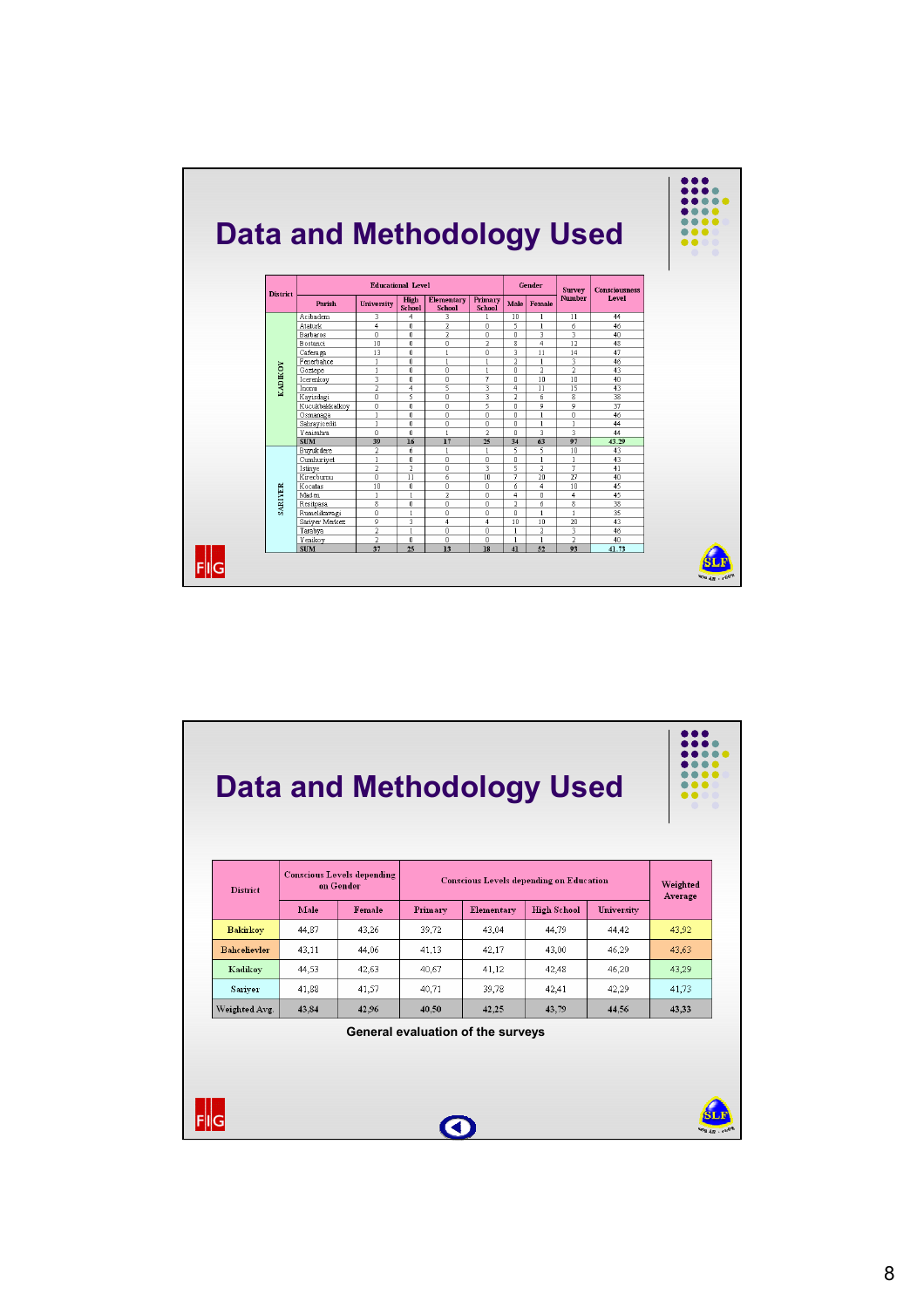

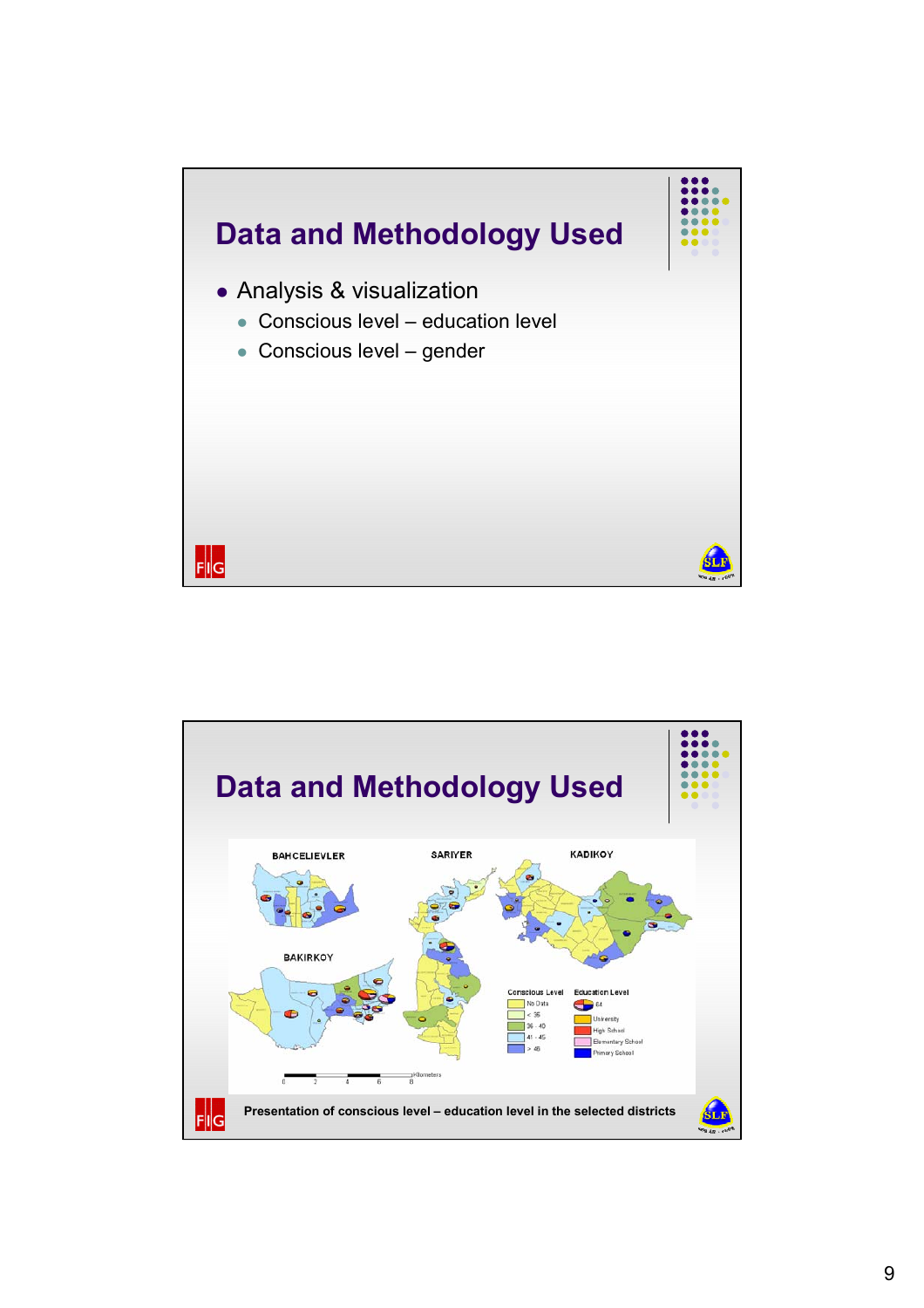